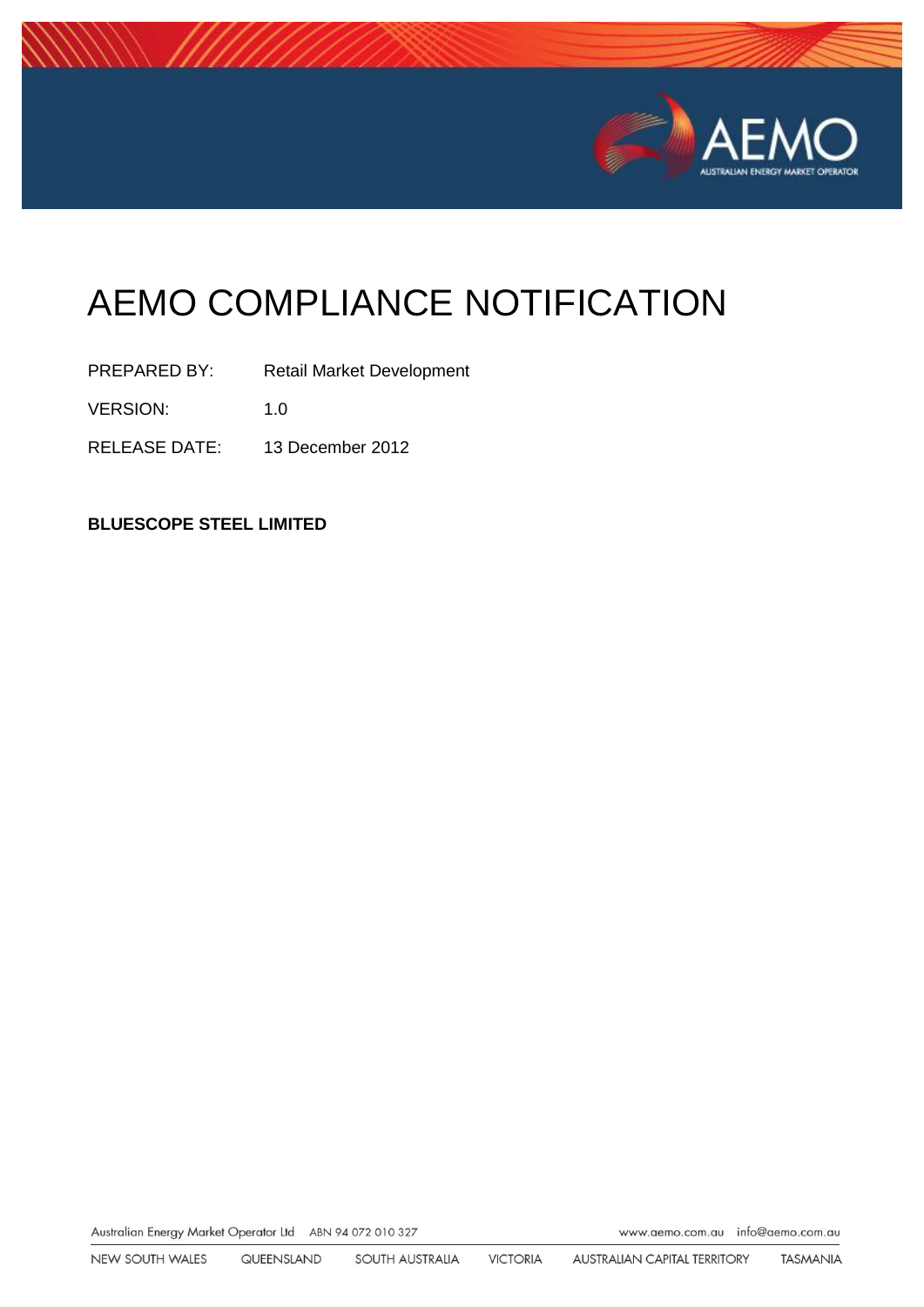

# **Retail Market Participation**

# **Introduction**

This document outlines an apparent breach of the *Retail Market Procedures (NSW and ACT)* (Procedures) by BlueScope Steel Limited (BlueScope) concerning their participation in the NSW retail gas market. AEMO considers that BlueScope has committed an apparent breach of clause 45.2 of the Procedures, which requires participants to comply with the *Interface Control Document* (ICD) in respect of the provision of information, giving of notice, delivery of notices or documents and making of requests, and the receipt of information, notices, documents, or requests, as contemplated by the Procedures.

# **Circumstances of Apparent Breach**

# **Background**

BlueScope operates facilities at Erskine Park and Port Kembla in NSW that are large users of gas. As such, BlueScope has registered as a self-contracting user (SCU) for the purposes of participation in the NSW gas market. In its capacity as a SCU, BlueScope is a User of Delivery Points in Erskine Park and Port Kembla that are connected to the NSW-Wilton network section. This network section is part of the short-term trading market (STTM) that utilises the Sydney STTM Hub. As such, BlueScope needs access to certain data from AEMO's Gas Retail Market Business System (GRMBS) to assist with its STTM operations.

BlueScope previously had operational infrastructure to comply with connectivity requirements with GRMBS under clause 45.2 of the Procedures through a solution arranged via a third-party service provider. In late 2011, BlueScope determined that the connectivity solution provided by the thirdparty provider was no longer necessary, as there was no perceived requirement for the interface to GRMBS that was offered by the provider. After discontinuing its arrangement with a third-party provider, BlueScope lost connectivity with GRMBS and was in breach of the Procedures. In March 2012, AEMO became aware of this situation and informed BlueScope that under clause 45.2 of the Procedures it was required to connect to the GRMBS. As such, AEMO requested that BlueScope undergo New Entrant Testing. BlueScope completed this testing and provided self-certification to AEMO on 20 September 2012. AEMO considers that BlueScope is currently compliant with the requirements under clause 45.2 of the Retail Market Procedures.

# Clause 45.2

The relevant Procedures for the period of BlueScope's breach are version 8 and version 10 of the Retail Market Procedures (NSW and ACT). Version 8 was applicable until version 10 commenced on 3 September 2012. Both versions of the Procedures are relevant to this issue.

Clause 45.2 of version 8 of the Procedures states:

# **45.2 Interface Control Document**

- (1) AEMO must publish and amend from time to time in accordance with the ordinary process for making Procedures under the Rules a document which sets out the technical steps that the market participant must take in order to supply data to, or interact with, the GRMBS ("Interface Control Document").
- (2) A market participant must connect and use the GRMBS in accordance with the version of the Interface Control Document supplied to the market participant by or on behalf of AEMO from time to time.

…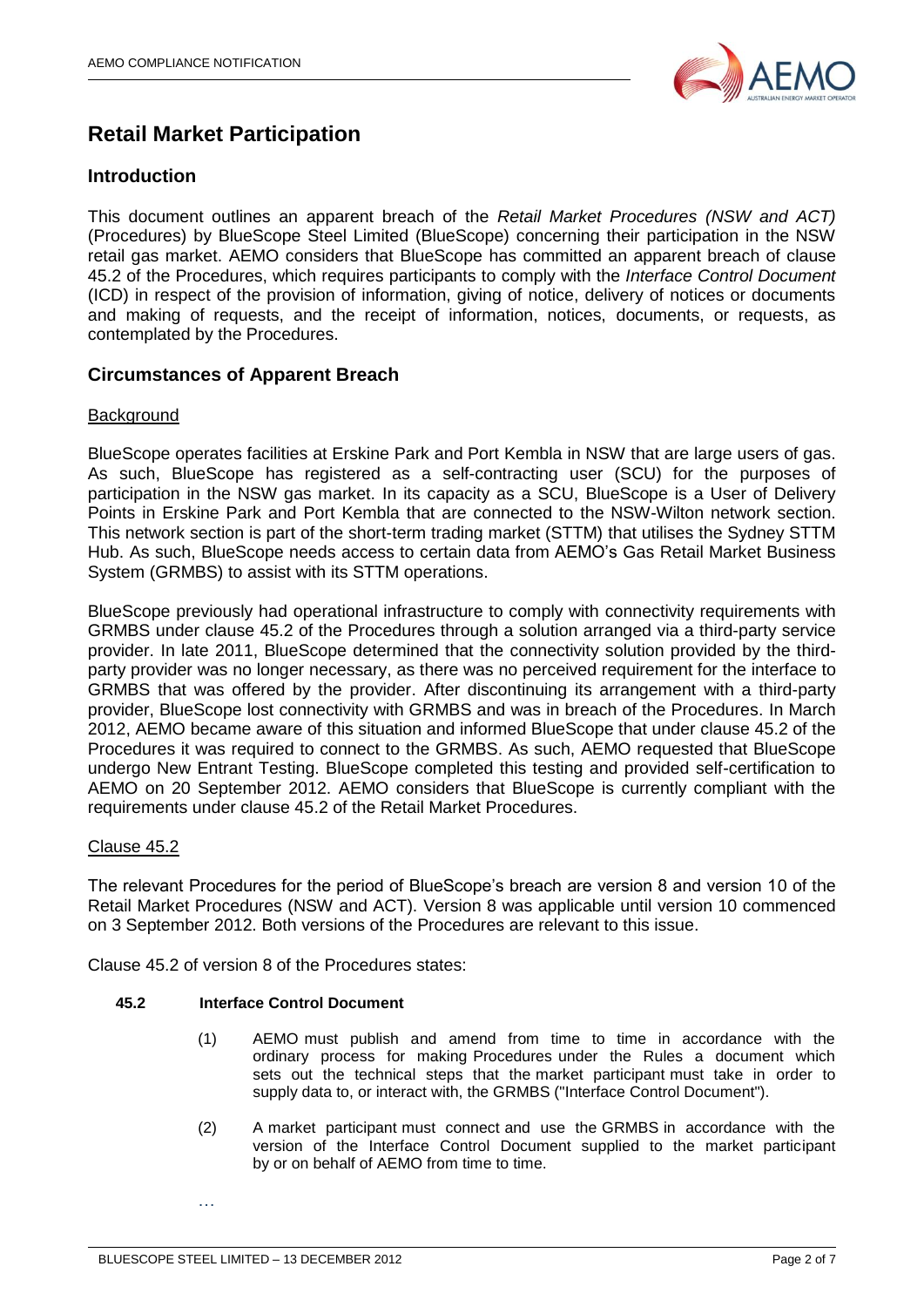

Clause 45.2(3) of version 10 of the Procedures states:

#### **45.2 Interface Control Document**

**…**

#### **(3) Effect**

- (a) *AEMO* and each *user* and *network operator* must comply with, and is bound by, the *Interface Control Document* in respect of the provision of information, giving of notice, delivery of notices or documents and making of requests, and the receipt of information, notices, documents or requests, as contemplated by the *Procedures*.
- (b) In relation to the communications contemplated in clause 45.2(3)(a), subject to *AEMO's* discretion, a *self-contracting user* that is a *current user* for *delivery points* that are not located in a *STTM network section* or a *no OBA network section* or an *OBA network section* may communicate directly with a *relevant network operator* outside of the requirements of the *Interface Control Document* in a manner that is otherwise consistent with the *Procedures*.

In both version 8 and version 10 of the Procedures, clause 45.2 requires a participant to be able to connect to and to transmit data using the GRMBS. Since discontinuing its arrangement with a third-party provider, BlueScope lost connectivity with the GRMBS.

AEMO contends that BlueScope was in breach of clause 45.2 of both version 8 and version 10 of the Procedures. The amendments to clause 45.2 in version 10 of the Procedures (effective from 3 September 2012) did not affect BlueScope's apparent breach of the Procedures, as the exemption available to SCUs under clause 45.2(3)(b) does not apply to self-contracting users who are current users for delivery points in an STTM network section.

BlueScope was made aware of the breach and made subsequent arrangements to resolve the issue. BlueScope notified AEMO that they planned to develop an in-house system to connect to GRMBS in accordance with the ICD protocol. BlueScope has since carried out testing successfully and has self-certified its connectivity with GRMBS in line with the Procedures and AEMO's requirements. AEMO considers that BlueScope is currently compliant with the requirements under clause 45 of the Procedures.

#### **AEMO Decision: Apparent Breach is Not Material**

AEMO is required to assess the materiality of breaches of the Procedures and if it determines that the breach is material may direct a person suspected of a breach to take remedial action.

#### Clause 45.2

The GRMBS system is crucial to the operation of the STTM market that operates on the NSW-Wilton Network Section. As an SCU in an STTM network section, BlueScope must have access to certain GRMBS provided data to assist with its own STTM operations. However, this lack of connectivity does not have a material effect on any other participant.

#### **Materiality**

Criterion 1: financial impact

There is no financial impact on any participant as a result of the breach.

Criterion 2 and 3: system and operational impact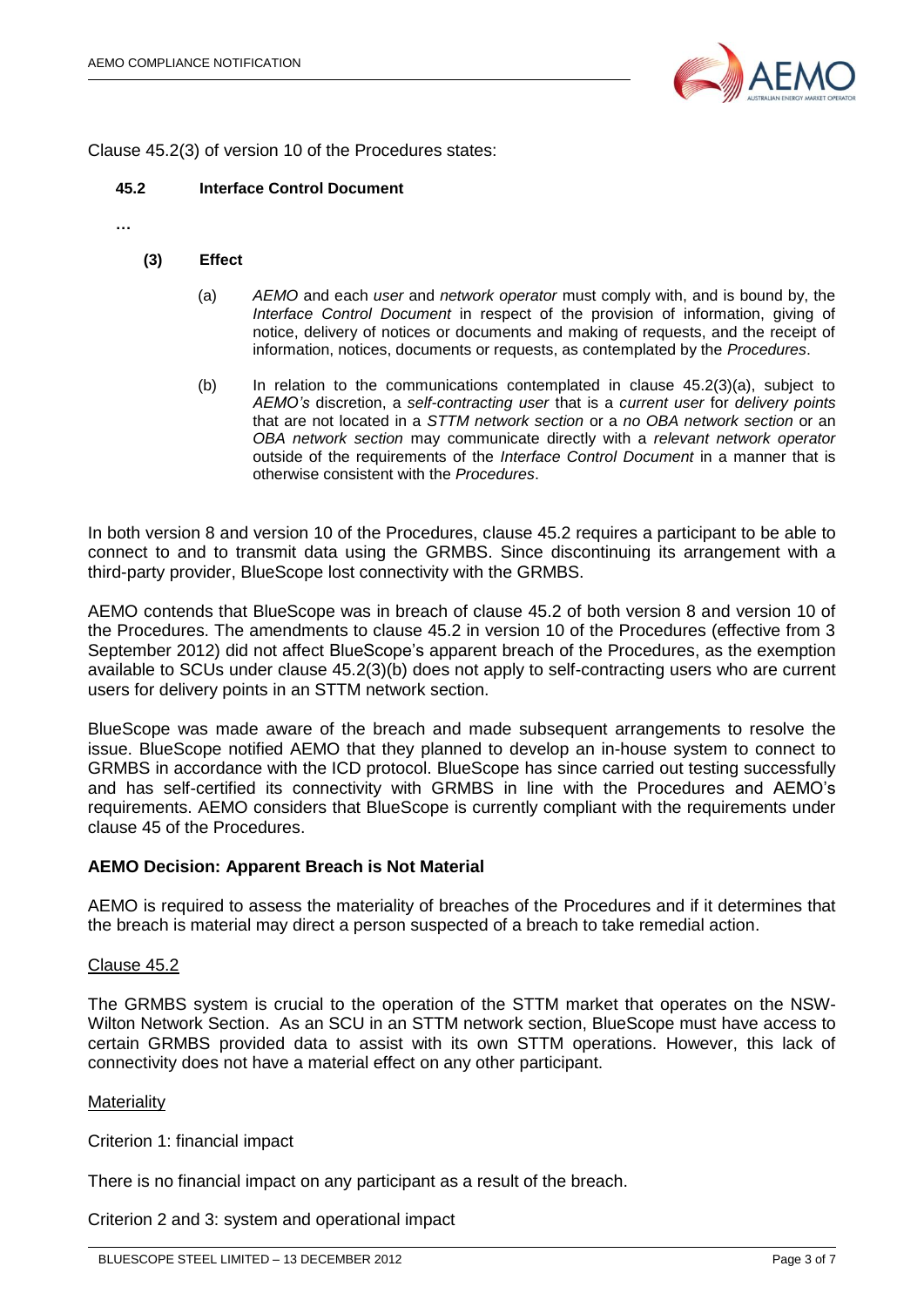

The failure to communicate with the GRMBS does not have any practical operational impact as BlueScope does not use the STTM in a way that affects other market participants. BlueScope's failure to receive notifications means that some communications between BlueScope and other market participants may have occurred outside of GRMBS. This non-prescribed format of communication has no material effect on the market.

# Criterion 4: Any other factors

Once BlueScope were made aware of the issue they took positive action to resolve the alleged breach. BlueScope currently has connectivity with GRMBS and is fully compliant with the Procedures.

#### Assessment:

BlueScope's failure to comply with clause 45.2 has had no material impact on any other market participant. The inability for BlueScope to send or receive notifications through GRMBS has had some operational impact on BlueScope but this has been mitigated by BlueScope's limited need to send and receive market information.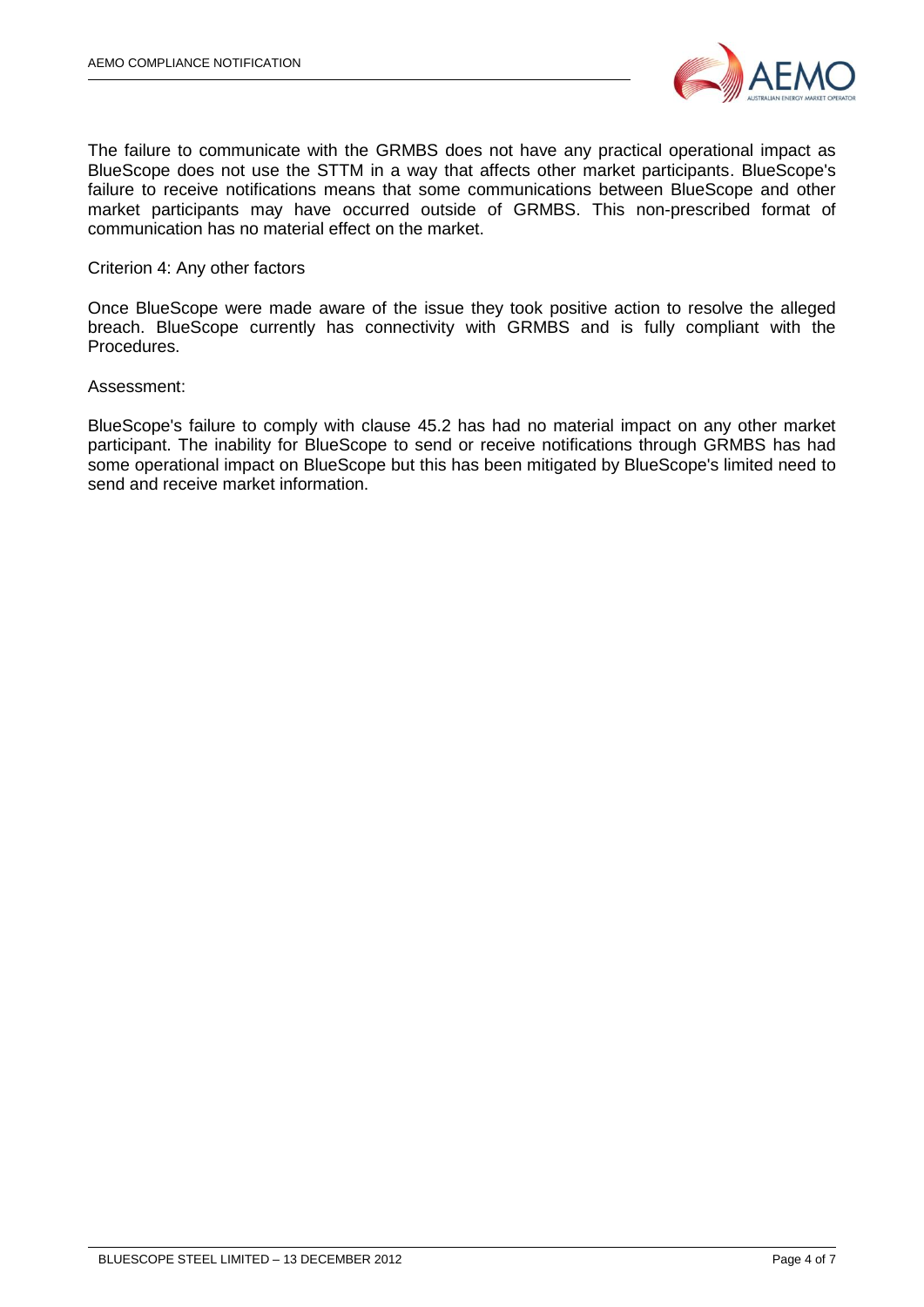

# **ATTACHMENT A: AEMO COMPLIANCE PROCESS**

# **Criteria AEMO will use in considering whether**

- **i. An incident is material; and**
- **ii. If the incident is material whether it should be referred to AER.**

# Criteria to consider in assessing materiality of apparent breach

The following criteria will be used by AEMO in determining whether an apparent breach is material in nature:

- 1.Whether or not the apparent breach is likely to cause significant financial impact on either of the following:
	- a. Market Participants;
	- b. AEMO, including the Gas Retail Market Business System;
	- c. End use customers;
	- d. AEMO stakeholders.
- 2. Whether or not the apparent breach is likely to cause significant market system impact on either of the following:
	- a. Market Participants;
	- b. AEMO; including the Gas Retail Market Business System;
	- c. AEMO stakeholders.

3. Whether or not the apparent breach is likely to use significant operational impact on either of the following:

- a. Market Participants;
- b. AEMO; including the Gas Retail Market Business System;
- c. End use customers;
- d. AEMO stakeholders.
- 4. Any other factors considered relevant by AEMO.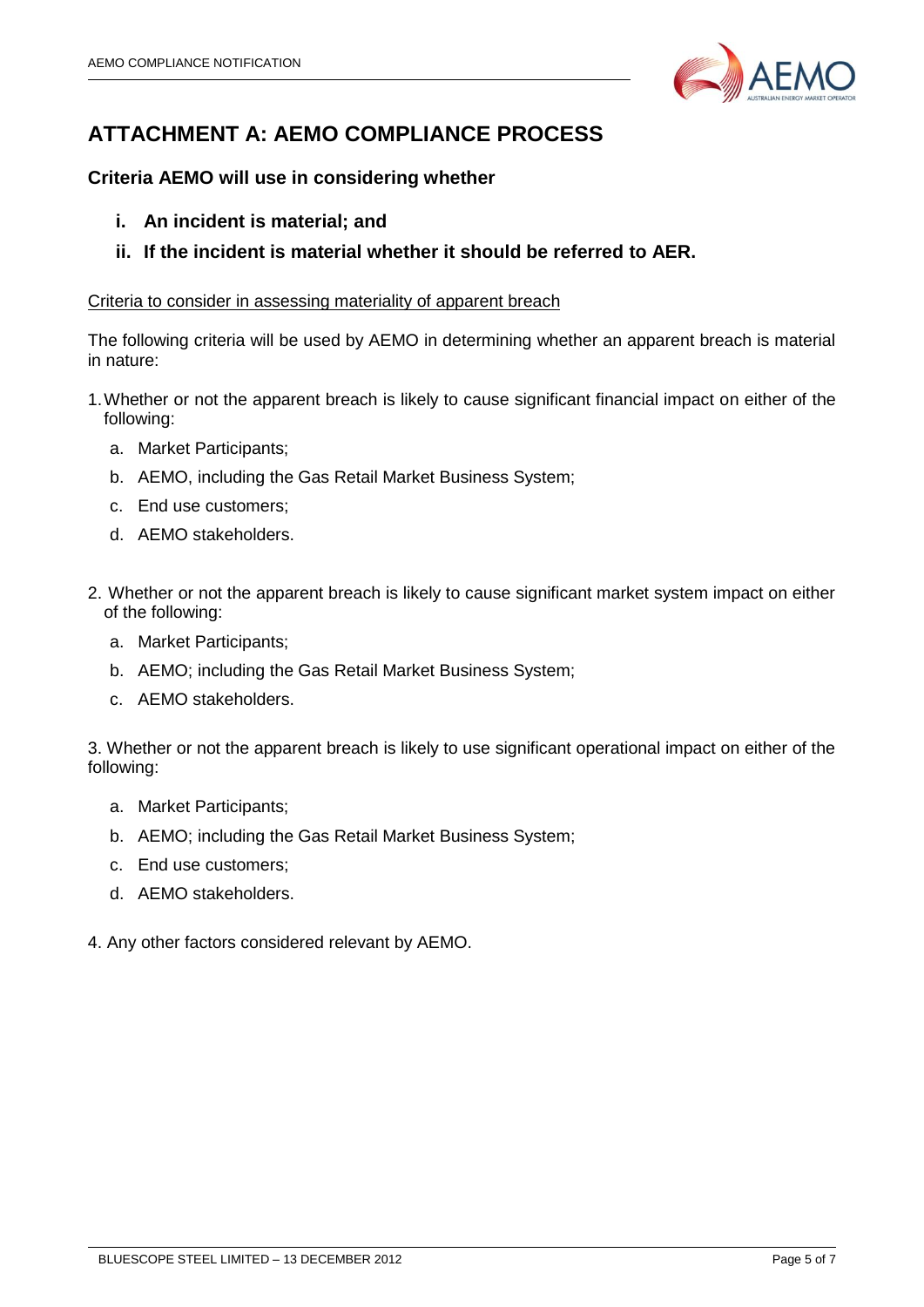

## Criteria to consider in referring a material apparent breach to AER

The checklist is the process AEMO will use to determine whether an apparent breach, if considered material, should be referred to the AER.

In determining whether or not a material apparent breach warrants referral to the AER, AEMO may have regard to the following matters:

- 1. Whether the complaint is frivolous or vexatious.
- 2. Whether the apparent breach has resulted in any costs being borne by AEMO (and therefore the market as a whole).
- 3. Whether or not the apparent breach appears to have arisen as a result of problems with the design/operation of the Procedures.
- 4. Whether the apparent breach by a Market Participant was caused by the conduct of AEMO.
- 5. Whether the apparent breach is an isolated event, or indicates a systemic problem with compliance.
- 6. Whether the apparent breach appears to have been made intentionally or maliciously.
- 7. Whether remedial action was taken by the Market Participant following discovery of the breach.
- 8. Whether the apparent breach has a potential anti-competitive effect.
- 9. Any other matters considered relevant by the AEMO.